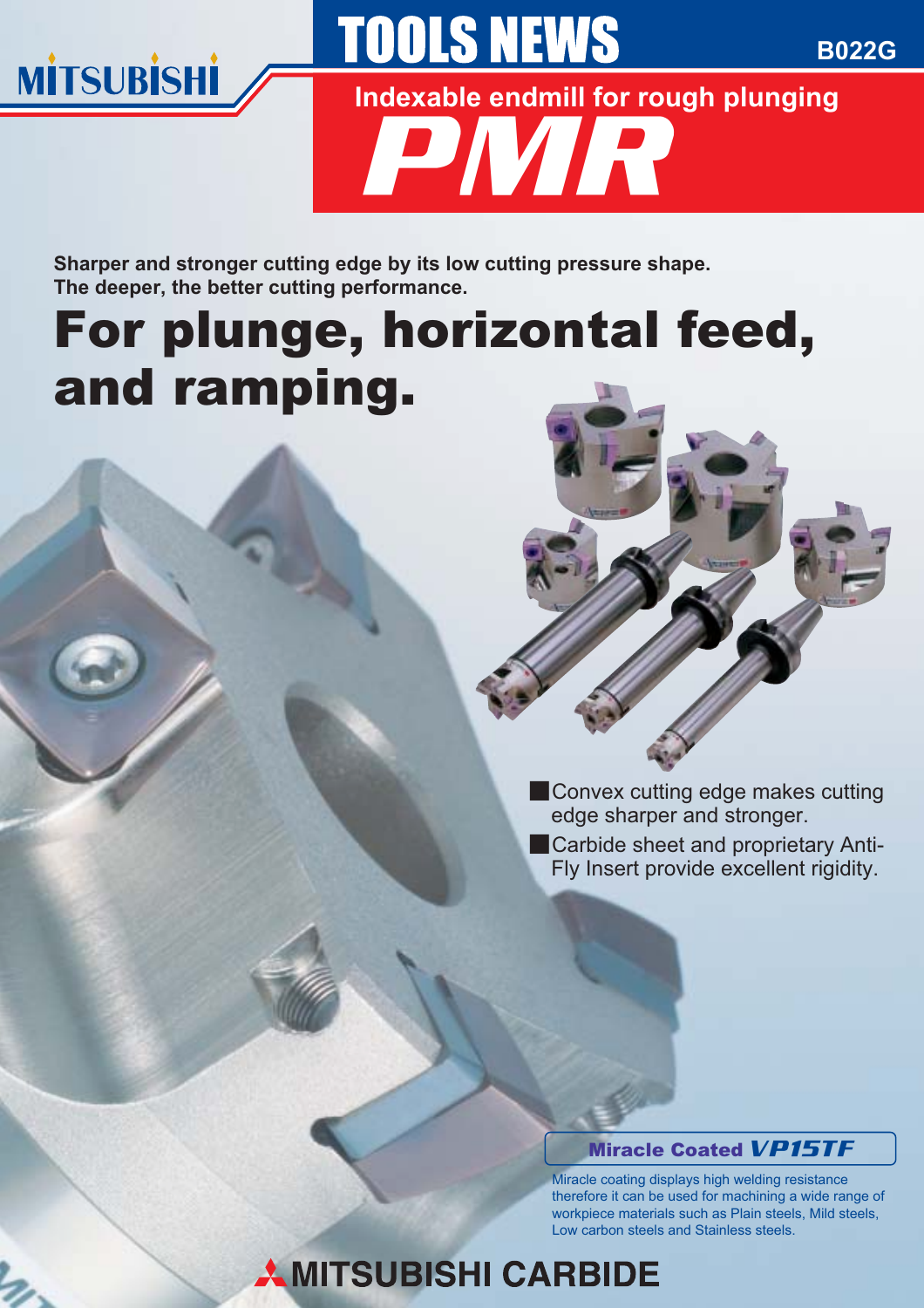### **Indexable endmill for rough plunging**

PMR

### y**Features**

### **Multi-functional**

Besides plunge machining it can be used for machining inclined surfaces and horizontal feed machining.



### **Low cutting resistance geometry High machining reliability**

By employing a low resistance cutting edge geometry, cutting edge sharpness and strength are increased.



### **High strength body**

### By employing a cemented

carbide shim and a mechanism to prevent the inserts from moving, insert location rigidity is increased and stable machining under heavy load conditions can be acheived.



The body is made from a special alloy steel that has high heat temperature properties.



A special surface coating of the body is employed to improve the corrosion resistance properties.

|       | <b>Insert</b>   |       |           |  |  |  |           |                                                        |                 |                |                |           |
|-------|-----------------|-------|-----------|--|--|--|-----------|--------------------------------------------------------|-----------------|----------------|----------------|-----------|
|       | Order number    |       | Coated    |  |  |  |           |                                                        | Dimensions (mm) |                |                |           |
| Shape |                 | Class | VP15TF    |  |  |  | F7030     | Geometry                                               | D <sub>1</sub>  | S <sub>1</sub> | F <sub>1</sub> | <b>Re</b> |
|       | CPMT1205ZPEN-M2 | M     | $\bullet$ |  |  |  | $\bullet$ | Re                                                     | 12.7            | 5.56           | 1.4            | 0.8       |
|       | 1205ZPEN-M3     | M     | $\bullet$ |  |  |  |           |                                                        | 12.7            | 5.56           | 1.4            | 1.2       |
|       |                 |       |           |  |  |  |           | 正<br>$80^*$<br>D <sub>1</sub><br>$\frac{S_1}{4}$       |                 |                |                |           |
|       | CPMT1906ZPEN-M2 | M     |           |  |  |  | $\bullet$ | Re,                                                    | 19.05           | 6.35           | 1.4            | 0.8       |
|       | 1906ZPEN-M3     | M     | $\bullet$ |  |  |  |           |                                                        | 19.05           | 6.35           | 1.4            | 1.2       |
|       |                 |       |           |  |  |  |           | 군<br>$80^\circ$<br>$\frac{S_1}{S_2}$<br>D <sub>1</sub> |                 |                |                |           |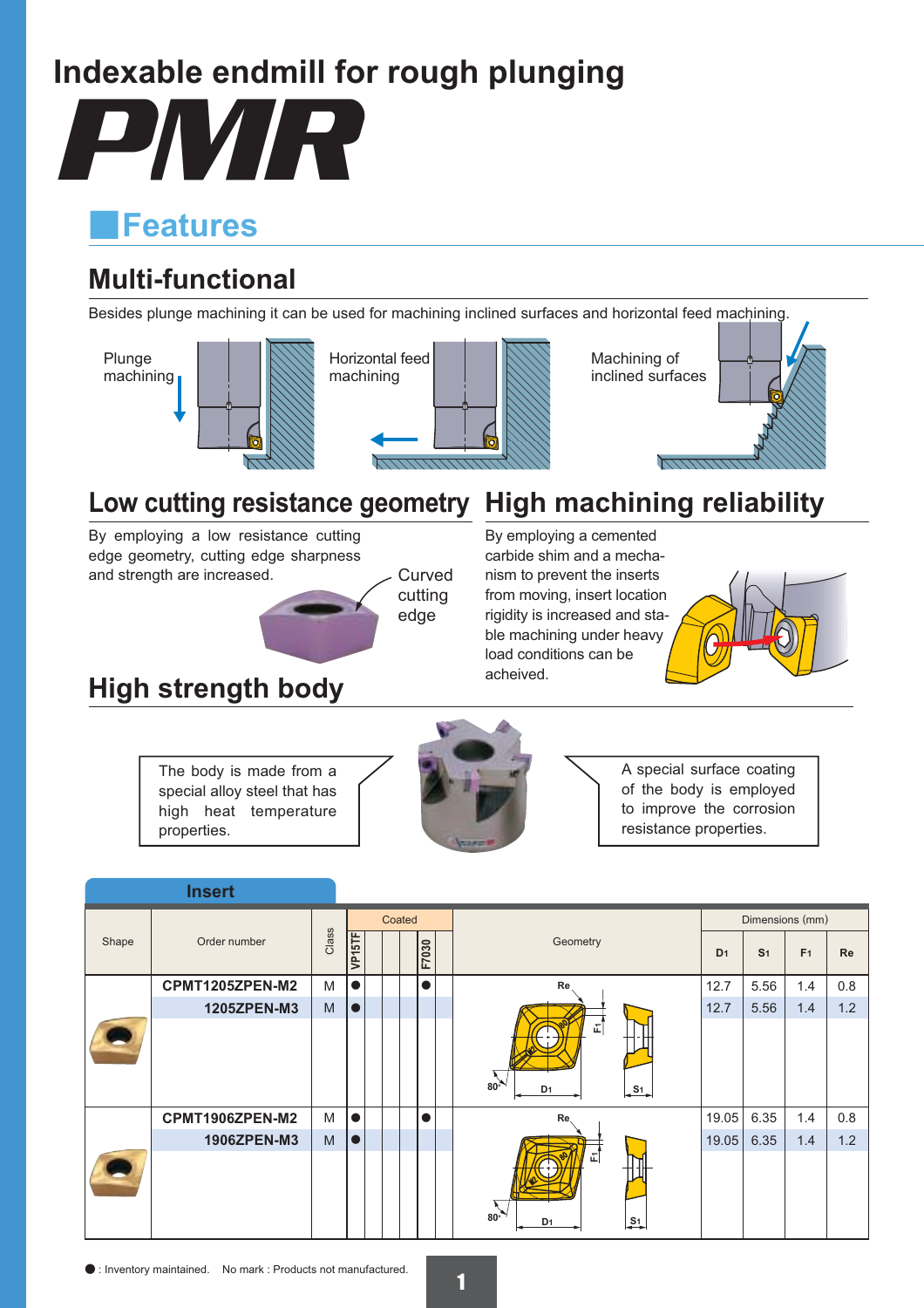### **MİTSUBİSHİ**







Right hand tool holder only.

|               | Order number         | <b>Stock</b> | teeth<br>đ                             |                |                |                |                |                |    |                |                |    |                   |
|---------------|----------------------|--------------|----------------------------------------|----------------|----------------|----------------|----------------|----------------|----|----------------|----------------|----|-------------------|
| Type          |                      | $\mathsf{R}$ | $\overline{\sigma}$<br><b>Amp</b><br>z | D <sub>1</sub> | D <sub>7</sub> | L <sub>1</sub> | D <sub>8</sub> | D <sub>9</sub> | L7 | W <sub>1</sub> | L8             | ap | Insert            |
|               | <b>PMR405003A22R</b> |              | 3                                      | 50             | 45             | 40             | 11             | 22             | 20 | 10.4           | 6.3            | 11 | CPMT1205ZPEN-M2/3 |
| <b>Metric</b> | 406304A22R           |              | 4                                      | 63             | 57             | 40             | 11             | 22             | 20 | 10.4           | 6.3            | 11 | CPMT1205ZPEN-M2/3 |
|               | 408005A27R           |              | 5                                      | 80             | 73             | 50             | 13.5           | 27             | 23 | 12.4           | 7              | 11 | CPMT1205ZPEN-M2/3 |
|               | 608004A27R           |              | 4                                      | 80             | 72             | 50             | 13.5           | 27             | 23 | 12.4           | $\overline{7}$ | 17 | CPMT1906ZPEN-M2/3 |
|               | <b>PMR405003BR</b>   |              | 3                                      | 50             | 45             | 40             | 11             | 22.225         | 19 | 8.4            | 5              | 11 | CPMT1205ZPEN-M2/3 |
|               | 406304BR             |              | 4                                      | 63             | 57             | 40             | 11             | 22.225         | 19 | 8.4            | 5              | 11 | CPMT1205ZPEN-M2/3 |
| Inch          | 408005DR             |              | 5                                      | 80             | 73             | 63             | 17             | 31.75          | 32 | 12.7           | 8              | 11 | CPMT1205ZPEN-M2/3 |
|               | 608004DR             |              | 4                                      | 80             | 72             | 63             | 17             | 31.75          | 32 | 12.7           | 8              | 17 | CPMT1906ZPEN-M2/3 |

|                       | <b>Spare parts</b>   |             |                         |                                         |                          |                 |               |
|-----------------------|----------------------|-------------|-------------------------|-----------------------------------------|--------------------------|-----------------|---------------|
| Clamping screw (shim) | Order number         | نے          |                         | CONTACTORY                              | <b>CONTROLLED BY AND</b> | $\Omega$<br>2   |               |
|                       |                      | <b>Shim</b> |                         | Clamp screw (shim) Clamp screw (insert) | Set bolt                 | Wrench (insert) | Wrench (shim) |
|                       | <b>PMR405003A22R</b> | STPMR4N     | <b>WCS503507H</b>       | 1TPS35                                  | <b>HSC10035</b>          | <b>MTIP15T</b>  | HKY35R        |
|                       | 406304A22R           | STPMR4N     | <b>IWCS503507HI</b>     | 10TPS35                                 | <b>HSC10035</b>          | <b>MTIP15T</b>  | HKY35R        |
| Shim                  | 408005A27R           | STPMR4N     | lwCS503507Hl            | 10TPS35                                 | <b>HSC12040</b>          | <b>MTIP15T</b>  | HKY35R        |
|                       | 405003BR             | STPMR4N     | <b>WCS503507H</b>       | <b>1</b> TPS35                          | <b>HSC10035</b>          | <b>MTIP15T</b>  | HKY35R        |
| Insert                | 406304BR             | STPMR4N     | WCS503507H              | 10TPS35                                 | <b>HSC10035</b>          | <b>MTIP15T</b>  | HKY35R        |
|                       | 408005DR             | STPMR4N     | WCS503507H              | <b>1DTPS35</b>                          | <b>HSC16040</b>          | <b>MTIP15T</b>  | HKY35R        |
| Clamping              | <b>PMR608004A27R</b> | STPMR6N     | lWCS604010HI@CSF401260T |                                         | <b>HSC12040</b>          | 2TKY20D         | HKY40R        |
| screw (insert)        | 608004DR             | STPMR6N     | WCS604010H @CSF401260T  |                                         | <b>HSC16040</b>          | 2TKY20D         | HKY40R        |

|          |                   |                                      | <b>Recommended cutting conditions</b>           |        |                       |                           |             |  |
|----------|-------------------|--------------------------------------|-------------------------------------------------|--------|-----------------------|---------------------------|-------------|--|
|          |                   | Workpiece                            | <b>Hardness</b>                                 | Grade  | Cutting speed (m/min) | Feed per tooth (mm/tooth) | pf(mm)      |  |
| <b>P</b> | Carbon steel      | <b>JIS S50C</b><br><b>JIS SCM440</b> | 180 - 280HB                                     | F7030  | 180 (150-200)         | $0.2(0.1 - 0.3)$          | $\leq$ 0.5D |  |
|          | Alloy steel       | etc.                                 | 280 - 380HB                                     |        |                       |                           |             |  |
|          | Cast iron         | JIS FC250 etc.                       | Tensile strength<br>$\leq$ 350N/mm <sup>2</sup> | VP15TF | 180 (150-200)         | $0.2(0.1 - 0.3)$          | $\leq 0.5D$ |  |
|          | Ductile cast iron | JIS FCD450 etc.                      | Tensile strength<br>$360 - 500N/mm^2$           | VP15TF | 150 (120-170)         | $0.2(0.1 - 0.3)$          | $\leq 0.5D$ |  |
|          |                   | JIS FCD600 etc.                      | Tensile strength<br>$500 - 800N/mm^2$           | VP15TF | 120 (100-150)         | $0.2(0.1 - 0.3)$          | $\leq 0.5D$ |  |

Note 1) The above conditions are suitable for general machining purposes, it is possible to use conditions that are different from the above. Note 2) For horizontal feed machining, please reduced the feed rate by 20~40%.

Note 3) If vibration occurs when machining, please reduce the depth of cut, cutting speed by 20~50%.